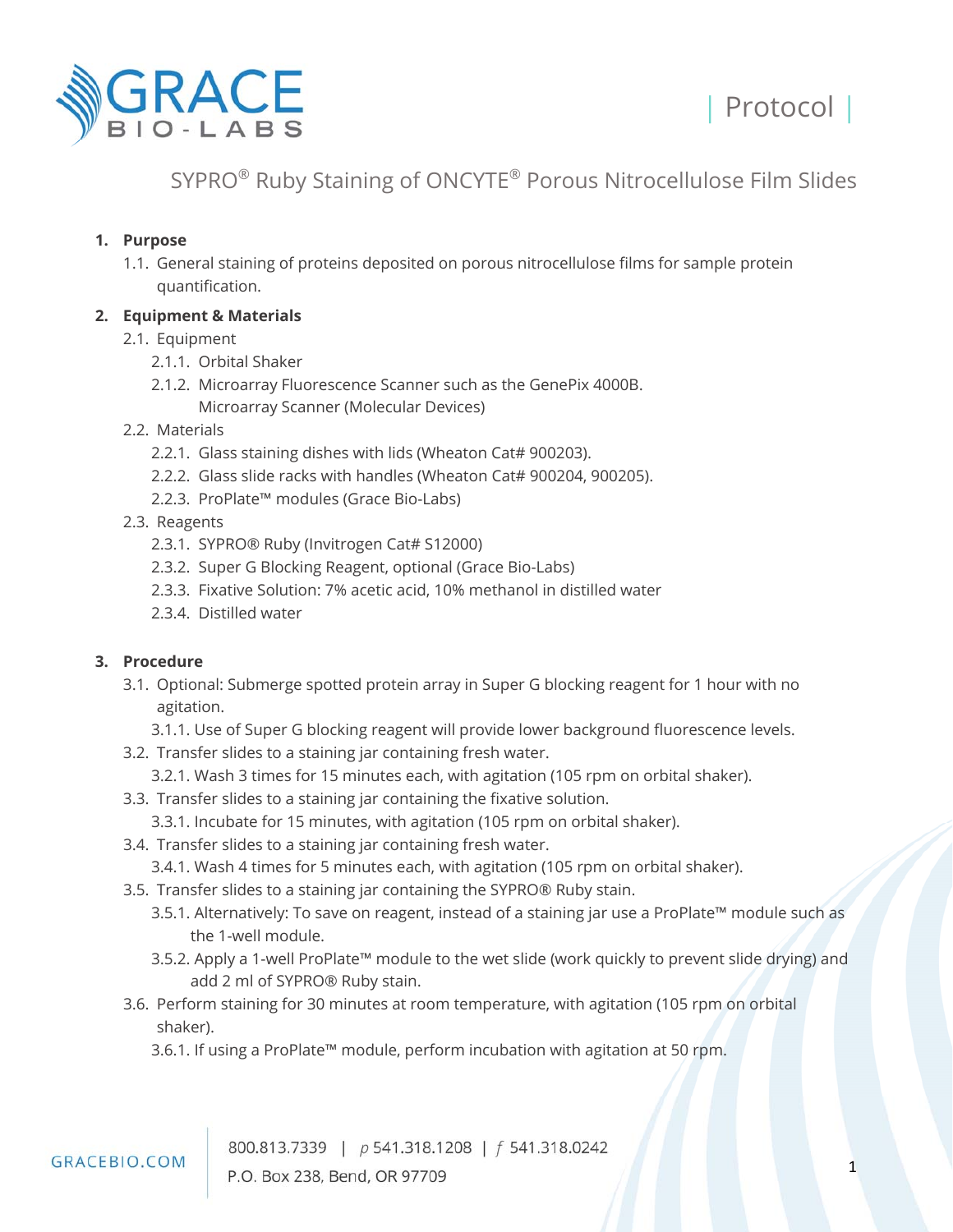



# SYPRO® Ruby Staining of ONCYTE® Porous Nitrocellulose Film Slides

3.7. Transfer slides to a staining jar containing fresh water.

- 3.7.1. Wash 4 times for 1 minute each, with agitation (105 rpm on orbital shaker).
- 3.7.2. If using a ProPlate™ module, remove SYPRO® Ruby from chamber with a pipette and replace with 2 ml fresh water. Perform the first water wash in the ProPlate™ module, then unclip and transfer slide to a staining jar for washes 2-4.
- 3.8. Air-dry the slides in the dark.
- 3.9. Scan slides using a fluorescent scanner (these settings serve as a starting point and may vary from scanner to scanner):
	- 3.9.1. Axon 4000B Scanner
		- 3.9.1.1. 532 nm: 33% laser power, 400 PMT setting
		- 3.9.1.2. 635 nm: 100% laser power, 800 PMT setting

See Appendix for typical results obtained with this method

#### **4. References**

- 1. SYPRO® Ruby Protein Gel Stain Product Information, Molecular Probes, Rev. 11/20/2007.
- 2. SYPRO® Ruby Protein Stains Instruction Manual, BioRad, 4006173 Rev B.